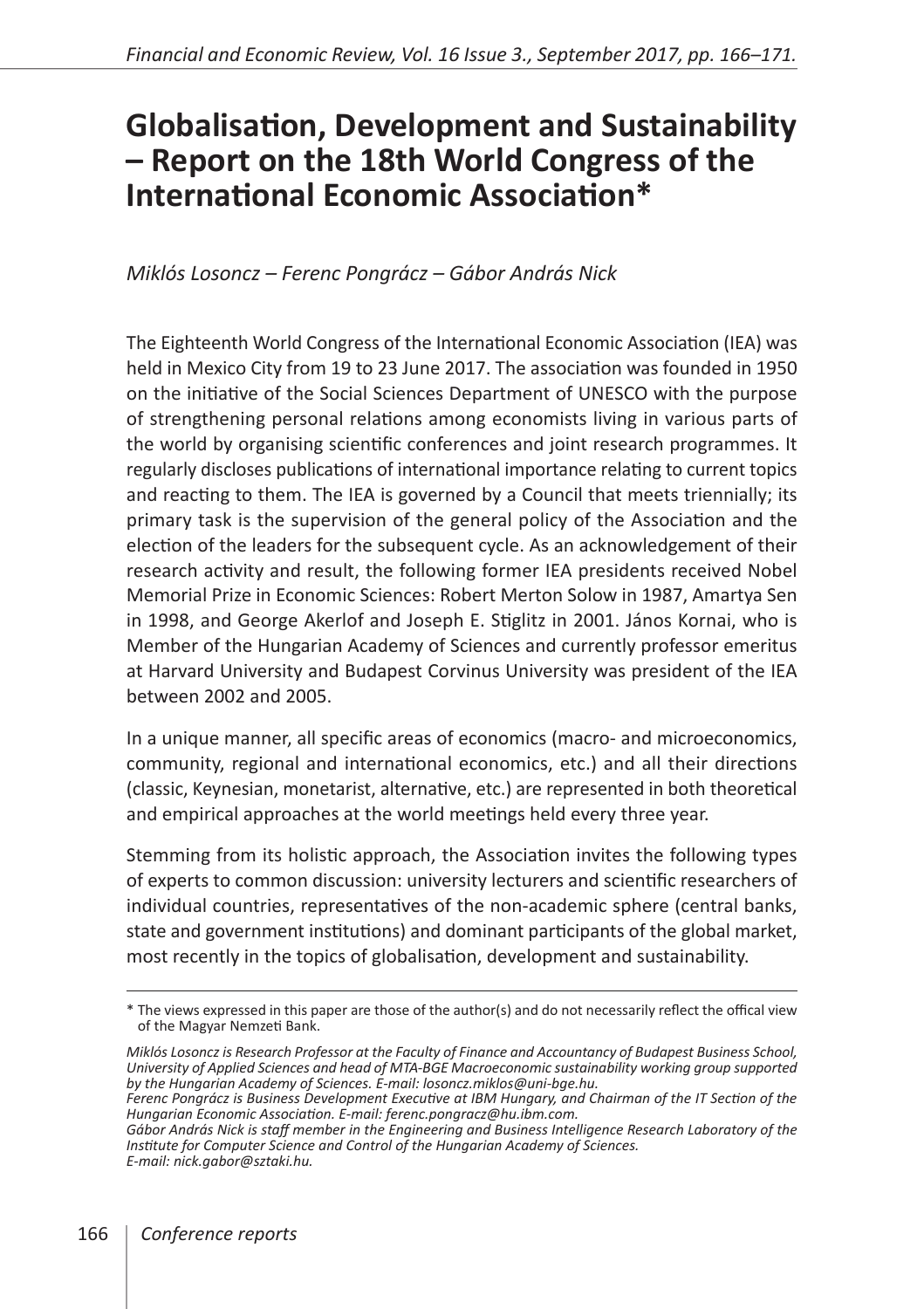More than 500 participants arrived from all over the world to the event in Mexico City in order to discuss in plenary and parallel sessions more than 400 reports that had been considered suitable for presentation by the scientific organising committee on the basis of the submitted abstracts.

The Hungarian Economic Association (HEA) is also a member of the International Economic Association and it was the host of the Fourth World Congress in Budapest between 19 and 24 August 1974 under the title "Global, regional and sectoral economic integration".

In its call for tender that appeared on 24 January 2017, the HEA announced a tworound report writing competition entitled "Growth and sustainability in Central and Eastern Europe" with the aim that the authors of the best papers present their research result in a separate parallel session at the World Congress of the International Economic Association in Mexico City. On the basis of the decision of the evaluation committee invited by the Board of the HEA and the decision of the Organising Committee of the World Congress of the IEA, the HEA was represented by the following participants: Dániel Palotai, chief economist of the Magyar Nemzeti Bank, vice president of the HEA and head of the Competitiveness Section of the HEA (title of his presentation: "Crisis management and economic recovery in Hungary"); Ferenc Pongrácz and Gábor András Nick (title of their presentation: "Innovation: key of sustainable growth in Hungary") and Miklós Losoncz (title of his presentation: "Sources of sustainable economic growth in the Central European region: the role of market integration"). The chairman of the parallel session entitled Growth and sustainability in Central and Eastern Europe was Gyula Pleschinger, president of the HEA elected in May 2017, and member of the Monetary Council of the Magyar Nemzeti Bank.

In addition to the IEA, the Mexican Centre for Research and Teaching in Economics (Centro de Investigación y Docencia Económicas – CIDE) also played an active role in organising the Eighteenth World Congress. The main objective of CIDE is to ensure the knowledge necessary for the development of the Mexican economy in the open and competitive world of today and to train and educate the new generation of leading officials.

The event was opened by *José Antonio Meade*, Minister of Finance of Mexico, whose presentation underlined the importance of the ideas appearing in the title of the conference (Globalisation, development and sustainability) in the daily life of Mexico.

*Ildefonso Guajardo Villarreal*, Minister of Economy of Mexico called globalisation as of extreme importance for Mexico. In addition to structural openness in terms of the ratio of foreign trade in GDP, trade policy openness is demonstrated by the fact that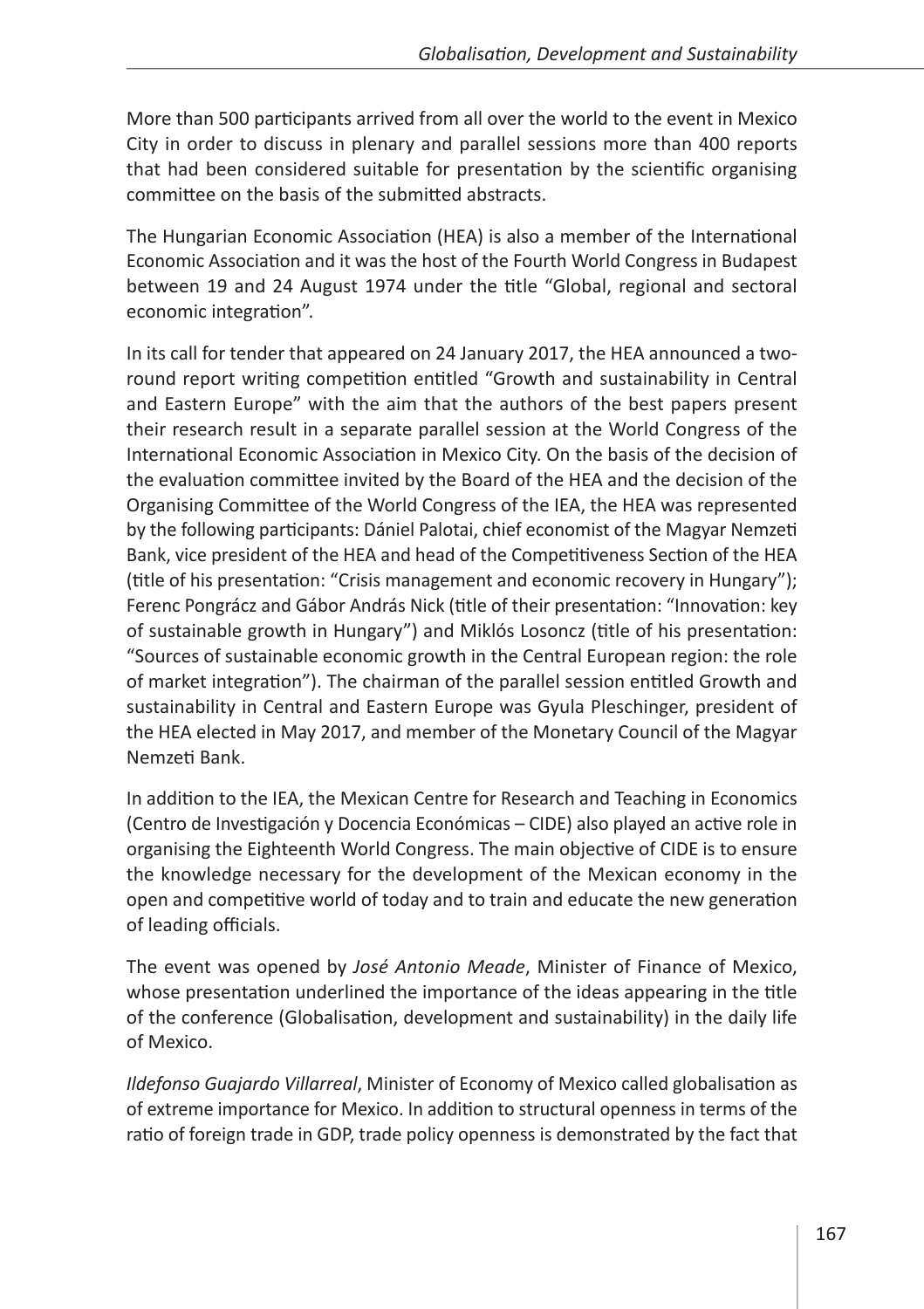Mexico has 46 free trade agreements. He acknowledged with concern the spread of protectionism in the world economy, with special regard to restrictive foreign trade and migration policy pursued by the US president elected last year. Since its establishment in 1995, Mexico has benefited much from NAFTA (North American Free Trade Agreement). He added that, on the one hand, NAFTA itself could not contribute to the development and the structural modernisation of the Mexican economy by itself, but only with the support of appropriate domestic economic policy. On the other hand, NAFTA, too, needs to be modernised, its provisions have to be adjusted to the new developments of the period passed since its foundation.

The greatest attention was received by the opening plenary presentation of the conference, which was held by *Joseph E. Stiglitz*. He tried to find answer to the question how adequately the currently applied economic models describe the changes that took place all over the world in terms of income and wealth inequalities.

Stiglitz thinks that two theoretical approaches are currently predominant. According to the first, an equilibrium status exists with respect to the distribution of wealth/income. What we currently experience is a transition from a previous equilibrium to a new one. If this approach is correct, the factors that are the driving forces of the changes have to be identified. According to the second school of thought, the permanently increasing income and wealth differences are inherent characteristics of capitalism and the period after World War II was exceptional; thus, the concentration of wealth that can be observed currently is a return to the "natural" functioning of capitalism.

In his presentation Stiglitz argued in favour of the first approach. Thus, according to him, an equilibrium status does exist. Of the alternative theories, he first referred to the model of Piketty, who supported the trend of increasing wealth inequalities by a large amount of empirical data. Accepting these figures, Stiglitz raised questions concerning the explanation of these changes. According to the model set up by Piketty, capitalists save almost their entire income and if their savings increase more rapidly than the whole economy, wealth inequalities grow as well. However, Stiglitz thinks that the assumptions of Piketty are not correct, since the savings rate cannot be greater than one (to put it differently: 100 per cent), whereas the growth rate of wealth is an endogenous variable, which depends on economic growth. In other words: the rate of growth of wealth cannot exceed that of GDP in the long run. Moreover, according to Stiglitz, it is important to distinguish the notions of capital and wealth. Although the measurement is not clear, the income statistics of the US and other developed economies indicate a decrease in the K/Y (capital/ income) ratio.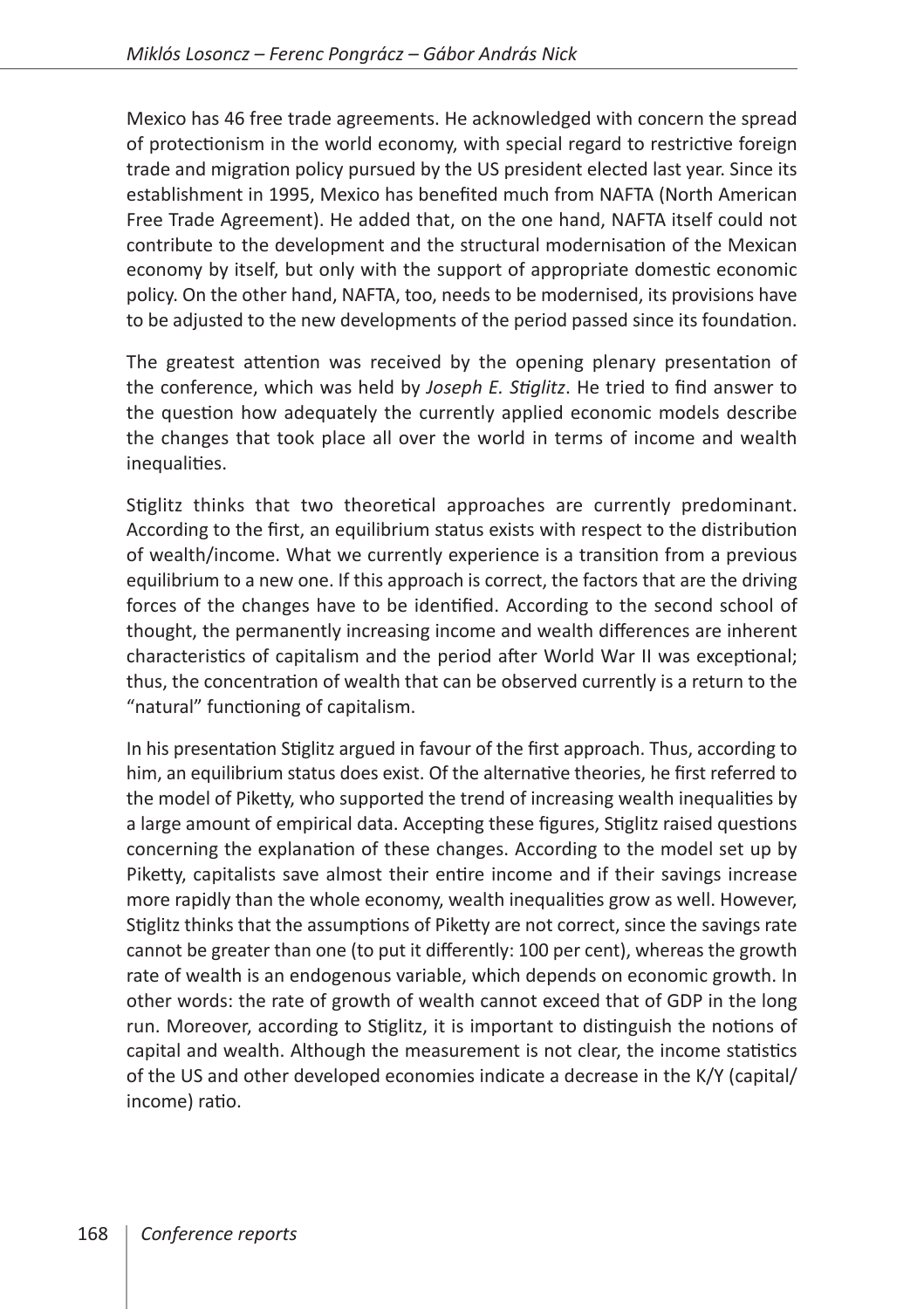After this he introduced some models discussing wealth differences. Their common characteristic is that in the long term they anticipate progress towards an equilibrium status in the distribution of wealth. In the models presented, equilibrium can be interpreted as the combined result of centripetal forces, i.e. those strengthening wealth equality, and centrifugal forces, i.e. those deepening wealth differences. According to Stiglitz, the explanation of the current trends needs to be found in the interaction of these forces. In this context, he mentioned the following major factors: the decrease of taxes on capital, with special regard to inheritance taxes and the regressive tax practice of the US; the lower quality of public education, the segregation of wealth, and the growing role of private schools; the increase in personal network capital; and the consideration of wealth differences in the partner choice for marriage. The move from the previous equilibrium is also explained by changes in capital markets, the increase in the role of the service sector and the financing of real estate market bubbles with loans.

Stiglitz stressed the paradox that increasing wealth inequality was recorded in a time period when the cost of capital was extremely low. The explanation for this may be the uneven distribution of knowledge: knowledge namely has become a scarce resource. With more knowledge, an investment portfolio of higher risk can be constructed with higher expected profits. Knowledge is a fixed cost and wealthier individuals can achieve higher yields at the same risk level. Finally, the value of insider information has increased as well. All of these factors lead to the concentration of wealth on the highest level of the income ladder.

As a result, the growth rate of labour productivity exceeded that of labour incomes in the developed countries in a time period when interest rates tended to be zero and the aggregate indicators of the rate of return on capital did not decrease.

The most important message of the comments made after the presentation was that the presented analysis focused primarily on changes in developed economies. In this context, the opinion of *Lakner Milanovic* is worth mentioning who pointed out that income differences have increased in developed economies (primarily in favour of the upper one per cent), whereas in the less developed Asian economies a significant catching up of incomes took place relative to the most developed ones and reached a higher level.

Stiglitz dealt prominently with the importance of unequal distribution of knowledge. According to many experts, information has become the most important source of economic growth by now, while access to digital data is inconsistent and is not available to everyone. This leads to the emergence of new types of monopolies, which can explain to a significant extent the outstanding improvement of the wealth/income situation of the upper one per cent.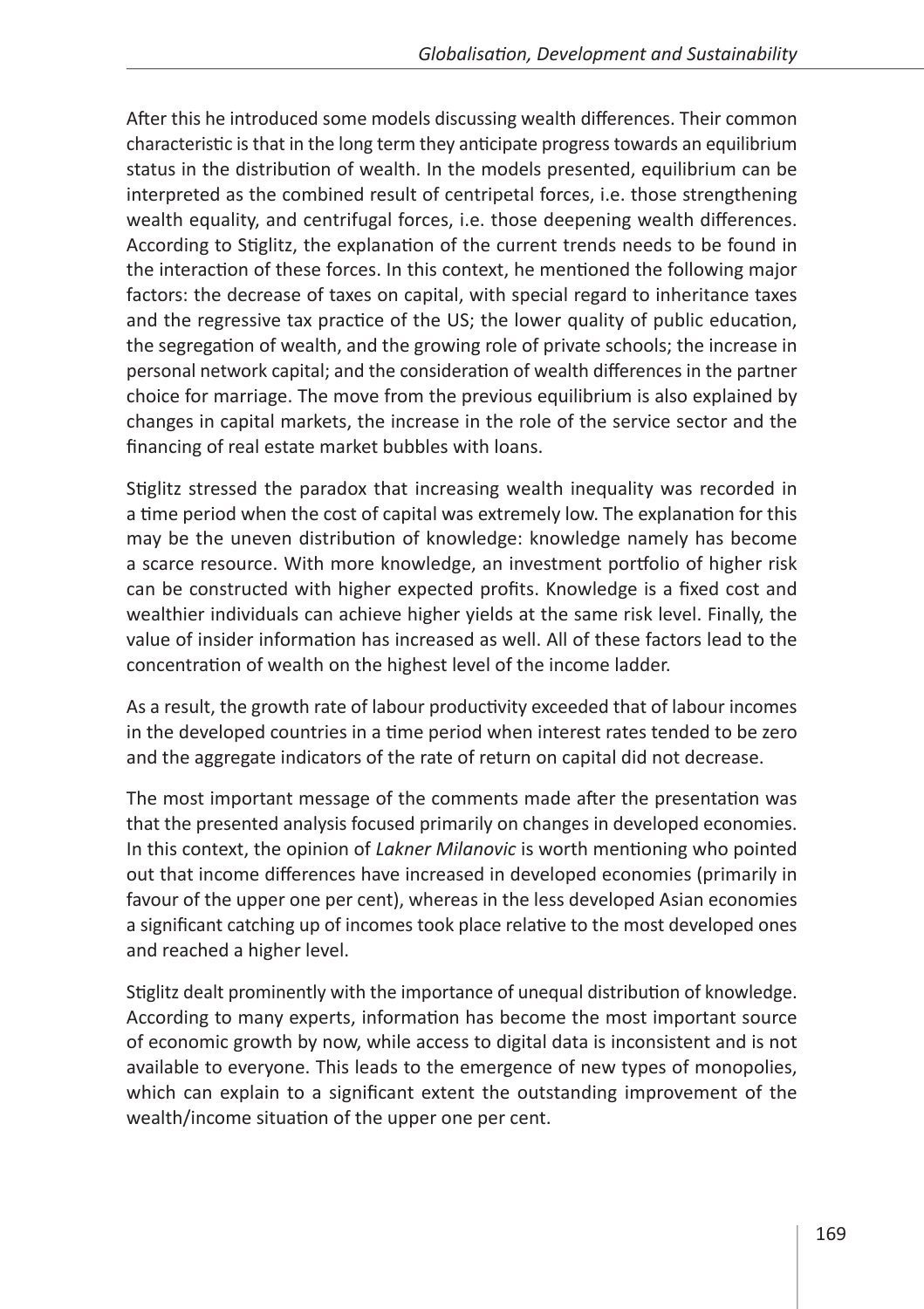Following the guiding principle and cheerful atmosphere of his book "Phishing for Phools",1 *George Akerlof*, who received Nobel Memorial Prize in Economic Sciences in 2001, examined the rational and irrational decisions of economics. Disputing the principle of invisible hand of Adam Smith, in his presentation he illustrated the double-faced nature of the market economy through everyday examples, shedding light on the tricks of market participants that are present continuously and trigger self-induced effects.

The presentations of the parallel sessions encompassed the following topics:

- The relationship between demography, urbanisation and productivity
- Globalisation
- Monetary and fiscal policies
- Migration issues and their economic impacts
- The relationship between international trade and competitiveness
- Macroeconomic externalities, networking
- Sustainability, environmental protection
- Impact of digitalisation, development trends
- Labour market issues
- Economic importance of small and medium-sized enterprises.

A great number of the rapporteurs presented case studies from the country they come from or its wider external environment; thus, the participants of the conference received authentic views of the selected topics from many parts of the world (Vietnam, Japan, Italy, etc.). Only Africa was underrepresented, whereas topics related to Mexico, Latin America and mainly the US dominated the discussions. In the spirit of the place, an entire day was devoted to the overview and analysis of the economic development problems in Latin America. Global issues and actual topics overshadowed the European Union almost completely and the problems of the Central and Eastern European countries received relatively modest attention as well.

The overwhelming part of the presentations delivered on both the plenary and the parallel sessions was built on economic models in line with mainstream international economics. Most of the presenters drew new scientific conclusions from their models. However, in many cases the conclusions were rather trivial with methodological rather than scientific value. It was a common characteristic of the reports relying on economic models that the authors laid great emphasis on the details of their models, which, in certain cases, pushed the economic contents into the background. However, the dominance of modelling as a research method

<sup>1</sup> Published in Hungarian: George A. Akerlof, Robert J. Shiller: Balekhalászat: A manipuláció és az átverés közgazdaságtana [Phishing for Phools: The Economics of Manipulation and Deception], HVG Könyvek, Budapest, 2016.